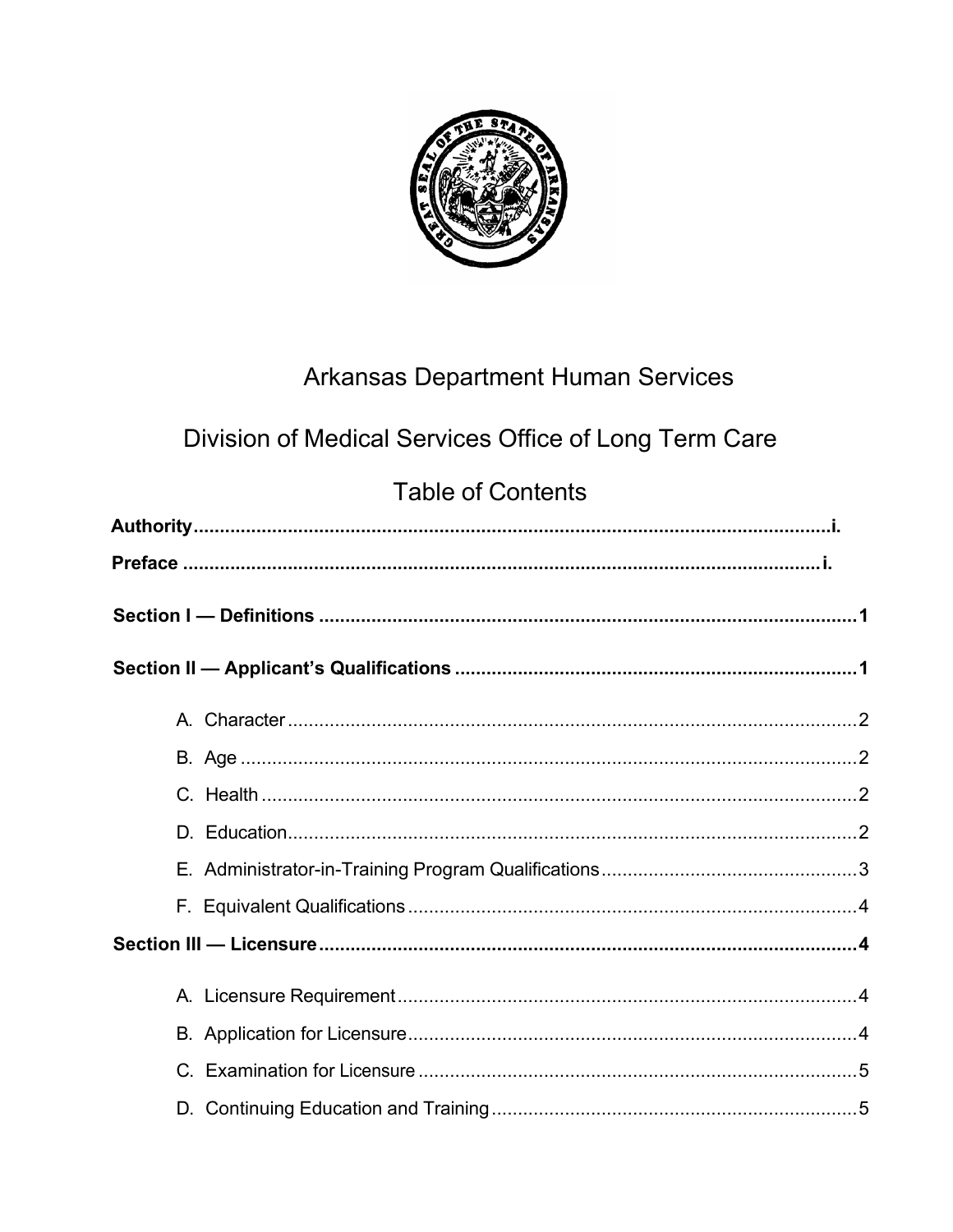Attachment A — Code of Ethics

06/01/2022

## Authority

The following Rules for the Licensure of Nursing Home Administrators are duly adopted and promulgated by the Arkansas Department of Health and Human Services, Office of Long Term Care, pursuant to the authority expressly conferred by Title 20-10-203 (b) of the Arkansas Code.

## Preface

These rules have been prepared for the purpose of establishing nursing home administrator competency as well as criterion for the licensure of nursing home administrators. There exists a relationship between the quality of care and quality of life for residents in a nursing home and the knowledge, skills, and abilities of the nursing home's administrator. This relationship becomes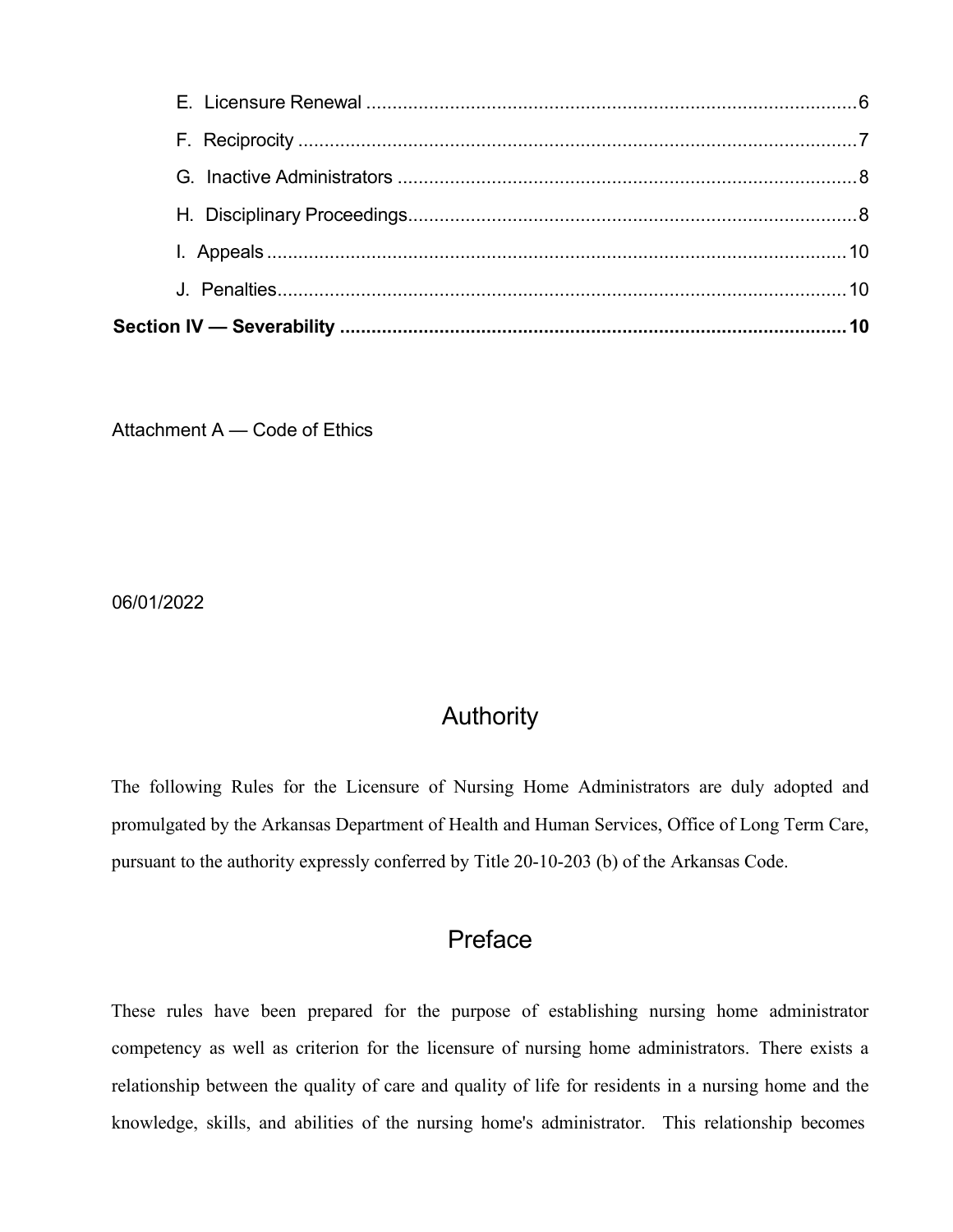increasingly apparent as nursing home administrators attempt to implement new and often complex standards of resident care services so that the facilities can participate in the full continuum of care.

The rules are subject to periodic revisions as new knowledge becomes available that will more fully establish the level of competency necessary for effective nursing home administration.

Rules are limited in their ability to set forth all the attributes necessary for quality administration. Administrators of nursing homes have a responsibility beyond the minimum standards detailed here to continue to enhance their education, experience, and professional growth.

The end result of such enhancement will be the achievement of optimum nursing home resident care.

06/01/2022 i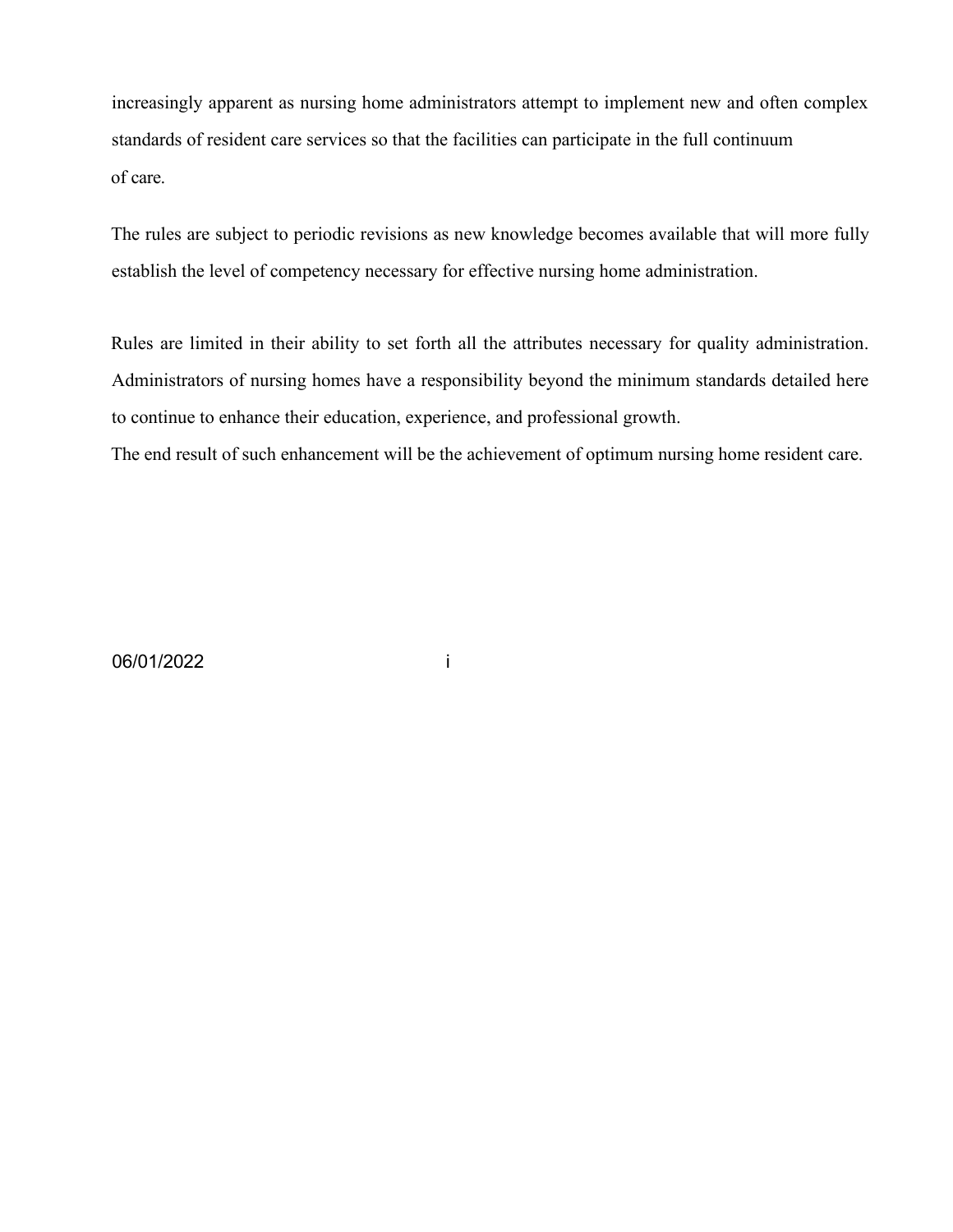## Section I — Definitions

The following terms are defined for the purpose of these rules:

#### **A. BOARD**

Shall mean the Long Term Care Facility Advisory Board.

#### **B. NURSING HOME**

Shall mean a skilled nursing facility (SNF) or a nursing facility (NF) which meets the requirements of 1819 or 1919 of the Social Security Act and/or meets State licensure requirements for a long term care facility.

A nursing home usually provides skilled nursing care, medical services, rehabilitation services, and/or health-related services to frail elderly, injured, disabled, or sick persons who require such services on an extended or continuous basis.

#### **C. NURSING HOME ADMINISTRATOR**

Shall mean a person who administers, manages, supervises, or is in general administrative charge of a nursing home whether such individual has an ownership interest in such home and whether his or her function and duties are shared with one or more individuals.

#### **D. DEPARTMENT**

Shall mean the Arkansas Department of Health and Human Services.

#### **E. LICENSE**

For the purposes of these rules, license shall mean a nursing home administrator's license issued to a qualified individual.

### **F. OFFICE**

Shall mean the Office of Long Term Care.

## **Section II — Applicant's Qualifications**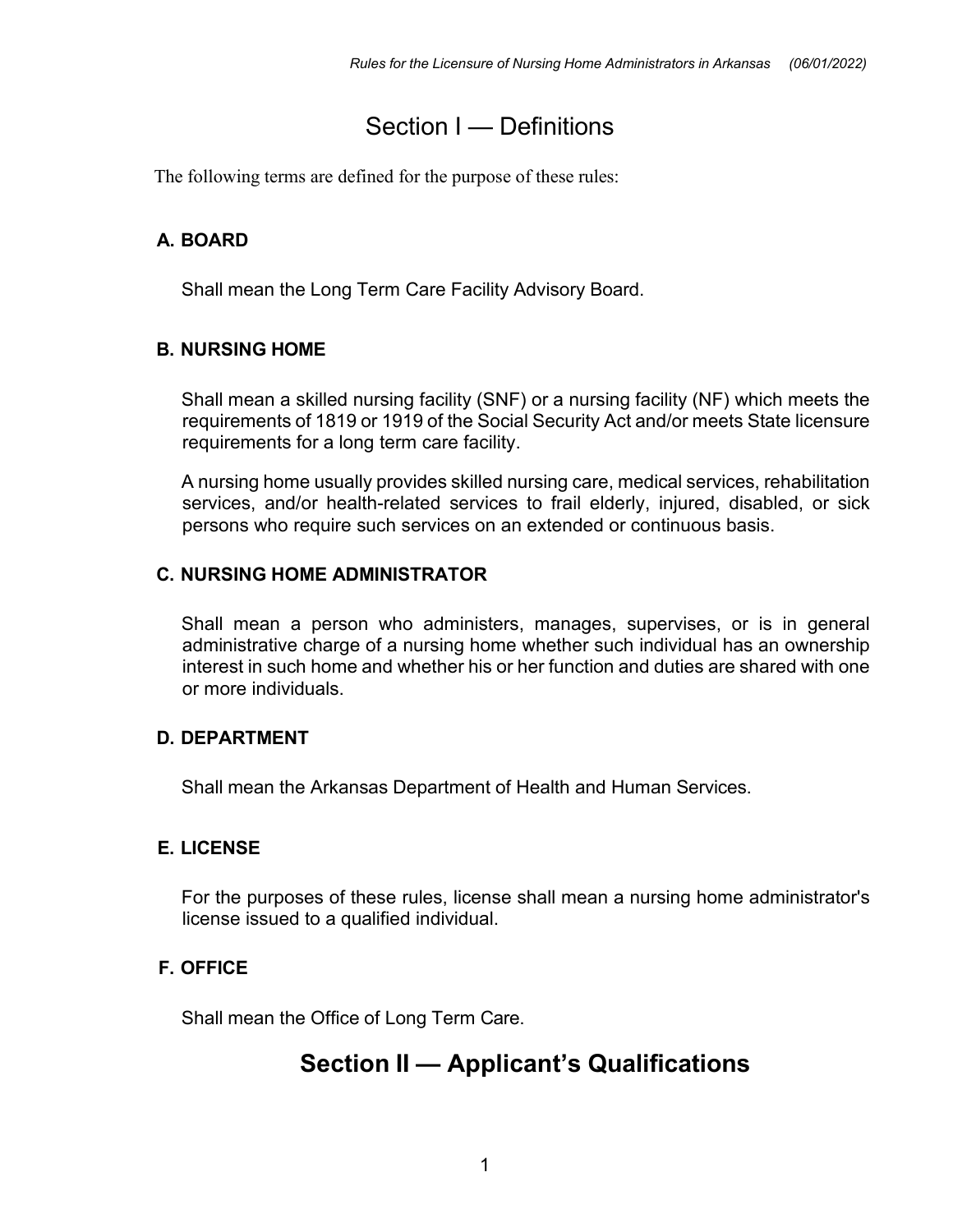#### **A. CHARACTER**

Applicant for licensure as a nursing home administrator shall be of good moral character and shall abide by the Code of Ethics adopted by the American College of Health Care Administrators (Attachment A). The Office may deny an applicant for factors evidencing a lack of good moral character or for unethical conduct or for any of the reasons listed under Disciplinary Proceedings of these rules.

**NOTE:** The applicant must agree to and send payment for a criminal background investigation.

#### **B. AGE**

Applicant for licensure as a nursing home administrator shall be at least 21 years of age.

#### **C. HEALTH**

Applicant shall be physically and mentally capable of performing the full time duties of an administrator of a nursing home (Arkansas Code §20-10-403). If there are factors that indicate that an individual may not be capable of performing such duties, a physician's certification of health would be required.

#### **D. EDUCATION**

- 1. A qualified applicant for licensure as a nursing home administrator shall possess the following education and experience in order to be eligible for testing:
	- a. A Baccalaureate degree (BS or BA) or higher in Health Care Administration (HCA) or Long Term Care Administration (LTCA) with an internship in a nursing home: No additional experience required.
	- b. BA/BS in HCA/LTCA without internship: three months internship or experience in a nursing home required.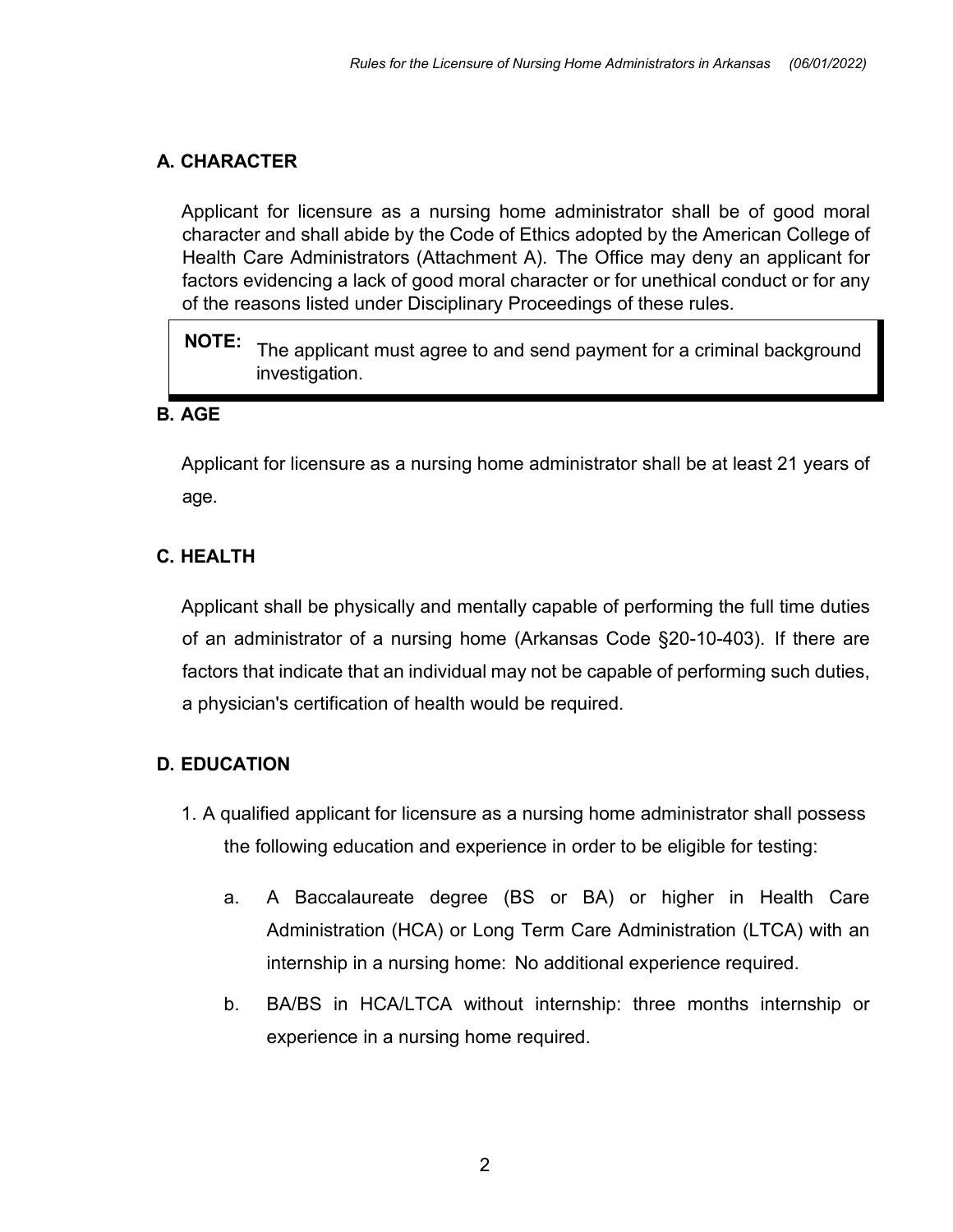- c. BA/BS or higher in Nursing or Business which included basic core requirements noted under D.2: three months internship or experience in a nursing home required.
- d. BA/BS or higher in other field which included basic core requirements noted under D.2: three months internship or experience in a nursing home required.
- e. Associate degree in HCA/LTCA or an RN with associate degree or diploma which included basic core requirements noted under D.2: six months internship or experience in a nursing home required.
- f. Associate degree in other field which included basic core requirements noted under D.2: one year internship or experience in a nursing home required.
- 2. A minimum of fifteen equivalent semester hours must be satisfied in these **basic core requirement areas (3 hours per topic)**: accounting, management, personnel, writing, and resident care. Experience and continuing education credits will be accepted in lieu of education as follows:
	- a. College or vocational courses (per credit hour or equivalent)
	- b. Work experience (6 weeks of work experience = 1 credit hour)
	- c. Credit by examination (CLEP) (credit received)
	- d. Continuing education credits ( 10 contact hours = 1 credit hour)
	- e. Any combination of the above.

#### **E. ADMINISTRATOR-IN-TRAINING PROGRAM QUALIFICATIONS**

Applicants who do not meet the educational and experience requirements noted in D.1. and D.2. must meet the qualifications for and complete the requirements of the Administrator-In-Training (A.I.T.) Program as administered by the Office. A separate manual is available.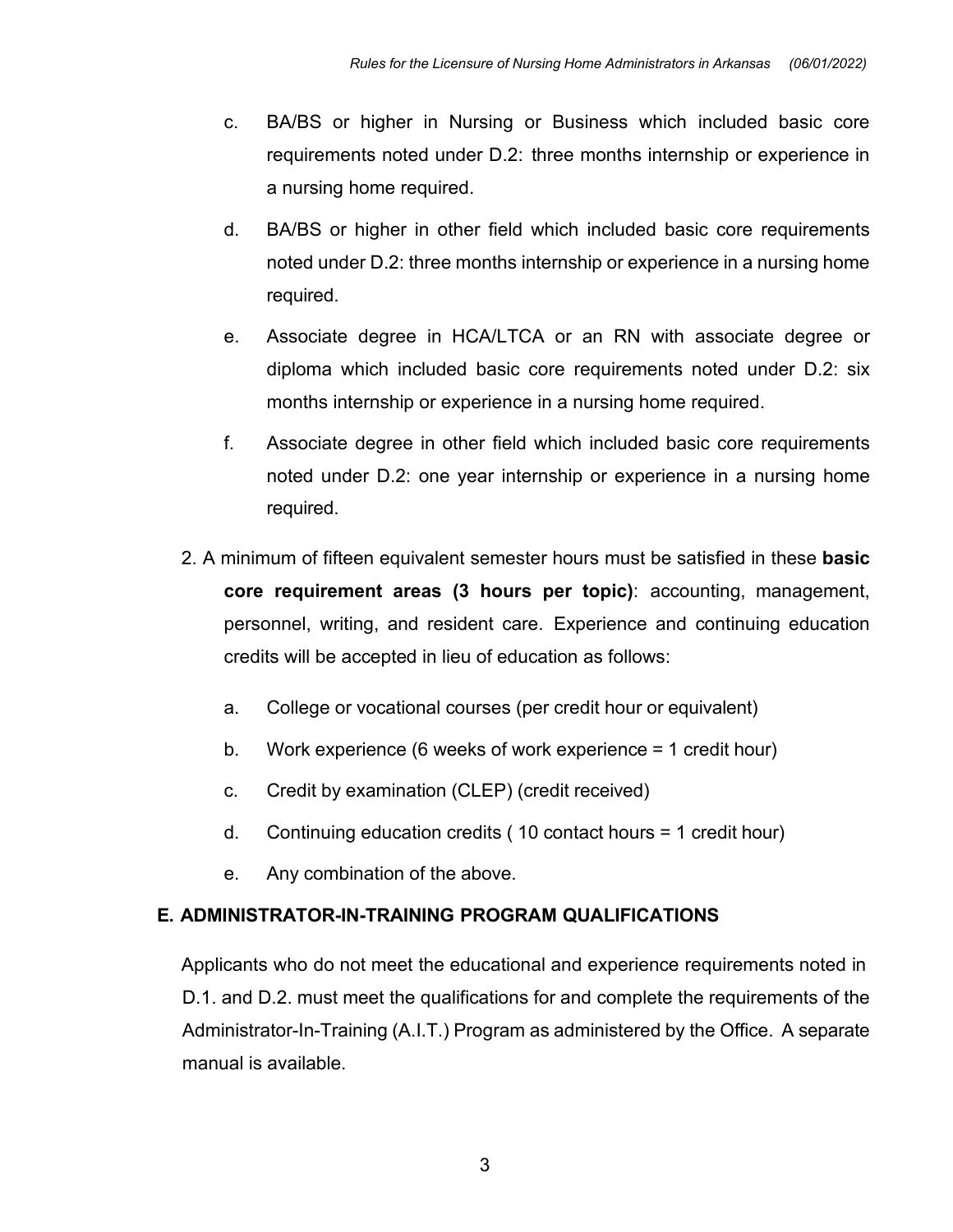#### **F. EQUIVALENT QUALIFICATIONS**

An administrator who holds a current active license on the effective date of these rules shall be deemed to have met qualifications equivalent to those required for new applicants for licensure.

An administrator who holds an inactive license on the effective date of these rules must either a) activate his or her license by July 2, 1998 OR b) meet the qualifications required for new applicants for licensure at the time active status is desired. Reexamination would not be required.

Applicants who are **approved for testing** prior to the effective date of these rules shall be deemed to have met qualifications equivalent to those for new applicants for licensure.

## Section III — Licensure

#### **A. LICENSURE REQUIREMENT**

No person shall administer, manage, supervise, or be in general administrative charge of a nursing home unless he or she is a licensed nursing home administrator in active status. No nursing home within the State shall operate except under the supervision of a licensed administrator. No administrator shall manage more than one nursing home.

#### **B. APPLICATION FOR LICENSURE**

Applicants for licensure shall file applications under oath with the Department, upon forms prescribed by the Department (Form DMS-7790) and shall pay the required licensure fee, as outlined in Ark. Code Ann. §20-10-404. The application and fee shall be mailed to the Department at the address provided by the Department. If the application is approved, the applicant has eighteen (18) months from the date of approval, to become licensed. Half of the licensure fee shall be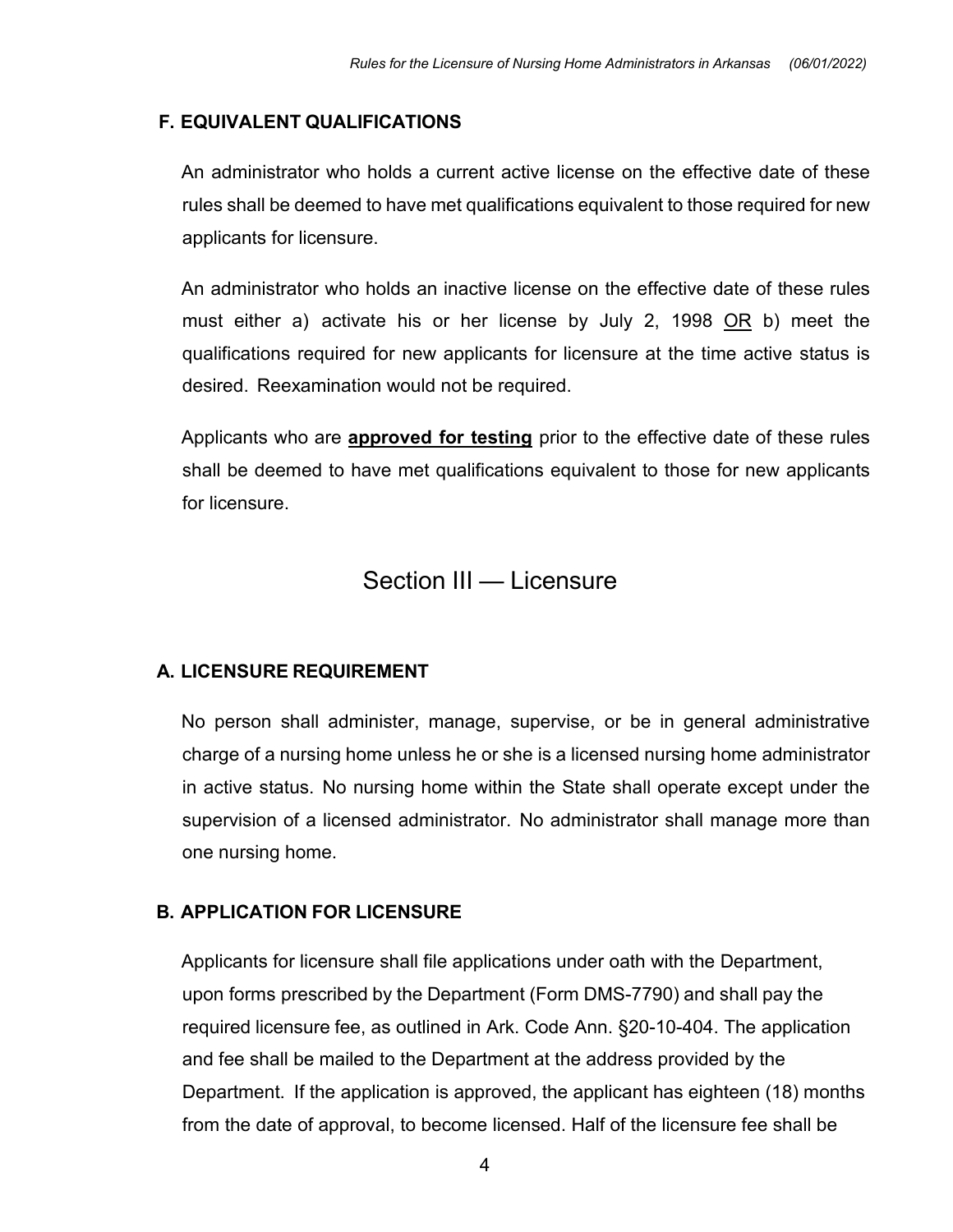refunded to the applicant if the Department denies licensure because (a) the application is not approved, (b) the applicant does not pass the exams, or (c) any other reason deemed appropriate by the Department.

Pursuant to Ark. Code Ann. § 17-5-104, individuals may be granted a licensing waiver if they have been receiving assistance through the Arkansas Medicaid Program, the Supplemental Nutrition Assistance Program, the Special Supplemental Nutrition Program for Women, Infants, and Children, the Temporary Assistance for Needy Families Program, or the Lifeline Assistance Program; or they were approved for unemployment within the last twelve (12) months; or they have an income that does not exceed two hundred percent (200%) of the federal poverty income guidelines.

The waiver of the initial fee does not include fees for:

- A criminal background check;
- An examination or a test; or
- A medical or drug test.

A signed consent form from the applicant may be required for verification of eligibility.

### **C. EXAMINATION FOR LICENSURE**

All initial applicants for nursing home administrator licensure must pass a two-part written examination which shall be so designed and administered as to prove competence in nursing home administration.

An applicant will be tested as to his or her knowledge of the current Domains of Practice as published by the National Association of Boards of Examiners of Long Term Care Administrators (NAB) through the use of a national examination which will be approved by the Office. A scaled score of 113 will be required to pass the national examination.

An applicant will also be tested on his or her knowledge of Arkansas Rules for the operation of nursing homes through the use of an examination developed by the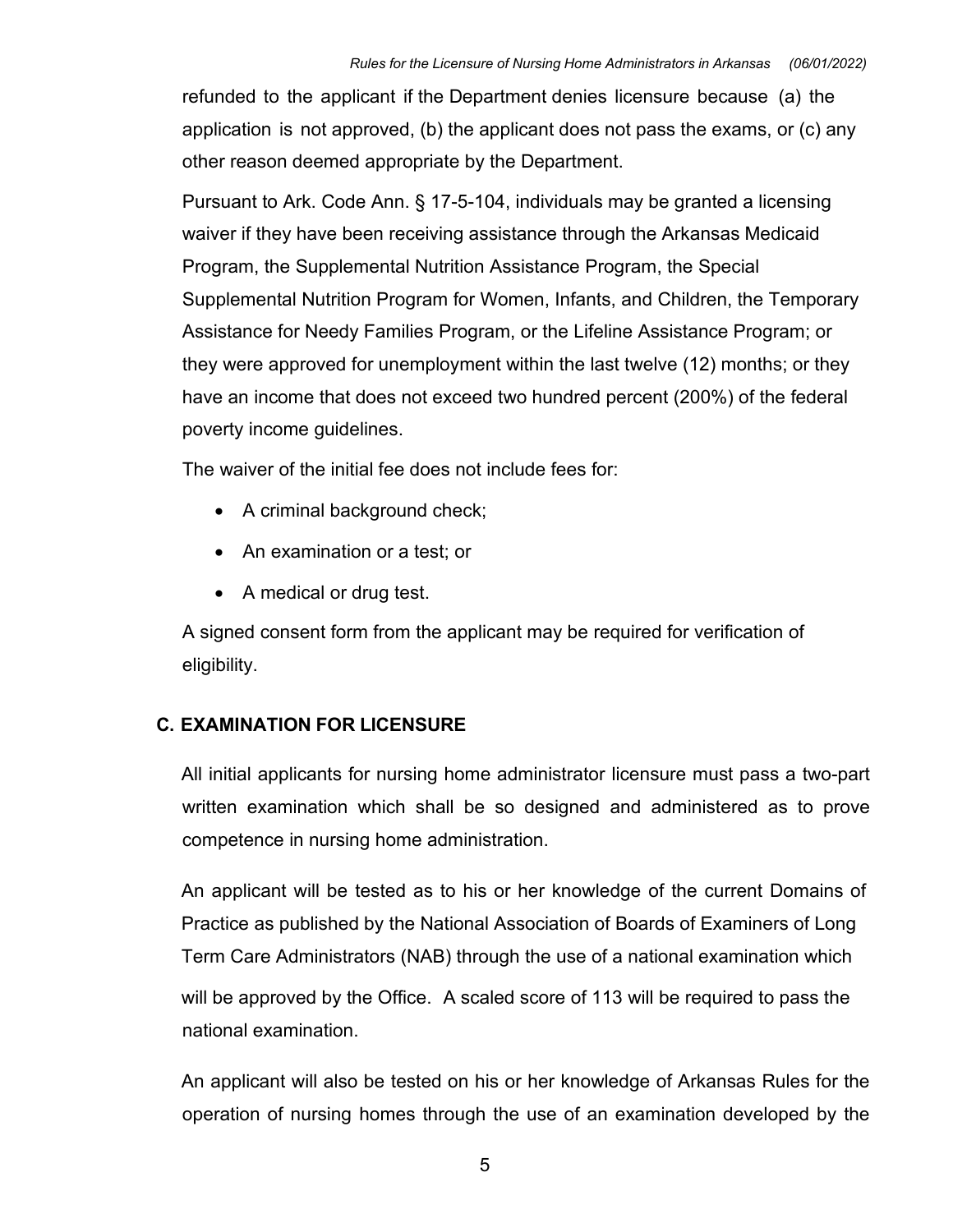Office. A score of 70 will be required to pass the state examination.

If an applicant is unsuccessful on either or both such examinations, he or she will be entitled to be reexamined one additional time at his or her expense for such additional examination. After two such successive failures, an applicant must: (a) complete an approved training course in an area proven by test scores to be deficient, (b) be suspended for six months, and (c) reapply before reexamination.

#### **D. CONTINUING EDUCATION AND TRAINING**

During each licensure year, active licensed administrators must: (a) participate in twenty (20) clock hours of continuing education at approved workshops, (b) complete six (6) semester hours at an accredited college or university in courses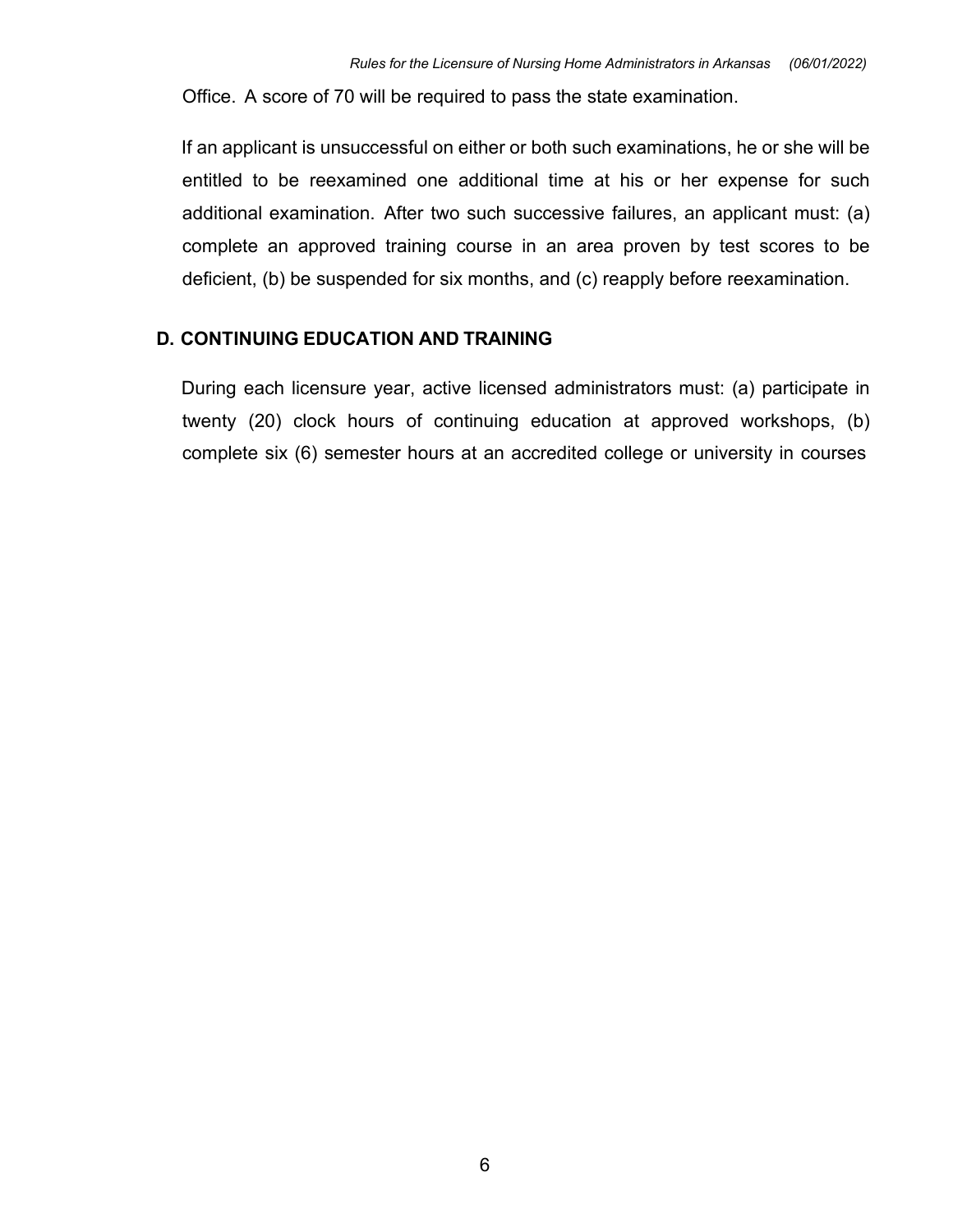covered by the NAB Domains of Practice, or (c) complete an approved course in nursing home administration as a prerequisite for annual license renewal. Continuing education hours must be applied to the licensure year in which obtained and cannot be carried over to the following year.

Workshops and seminars are approved by the Office based on criteria established by the National Continuing Education Review Service and the National Association of Boards of Examiners of Long Term Care Administrators.

An administrator initially licensed after July 2nd will not be required to complete continuing education hours to renew his or her license during the renewal period immediately following. Time spent preparing for the examinations will satisfy the education requirements.

#### **E. LICENSE RENEWAL**

All nursing home administrator licenses expire on July 1 and shall be renewable only by the submission of a renewal application and appropriate fees.

- Active licensees who want to continue in **active** status shall pay the active license fee and submit verification of compliance with continuing education requirements.
- Active licensees who want to change to **inactive** status shall pay the inactive license fee and submit verification of compliance with continuing education requirements.
- Inactive licensees who want to remain in **inactive** status shall pay the inactive license fee. (See Section G.)
- Inactive licensees who want to change to **active** status must contact the Office individually for guidance. (See Section G.)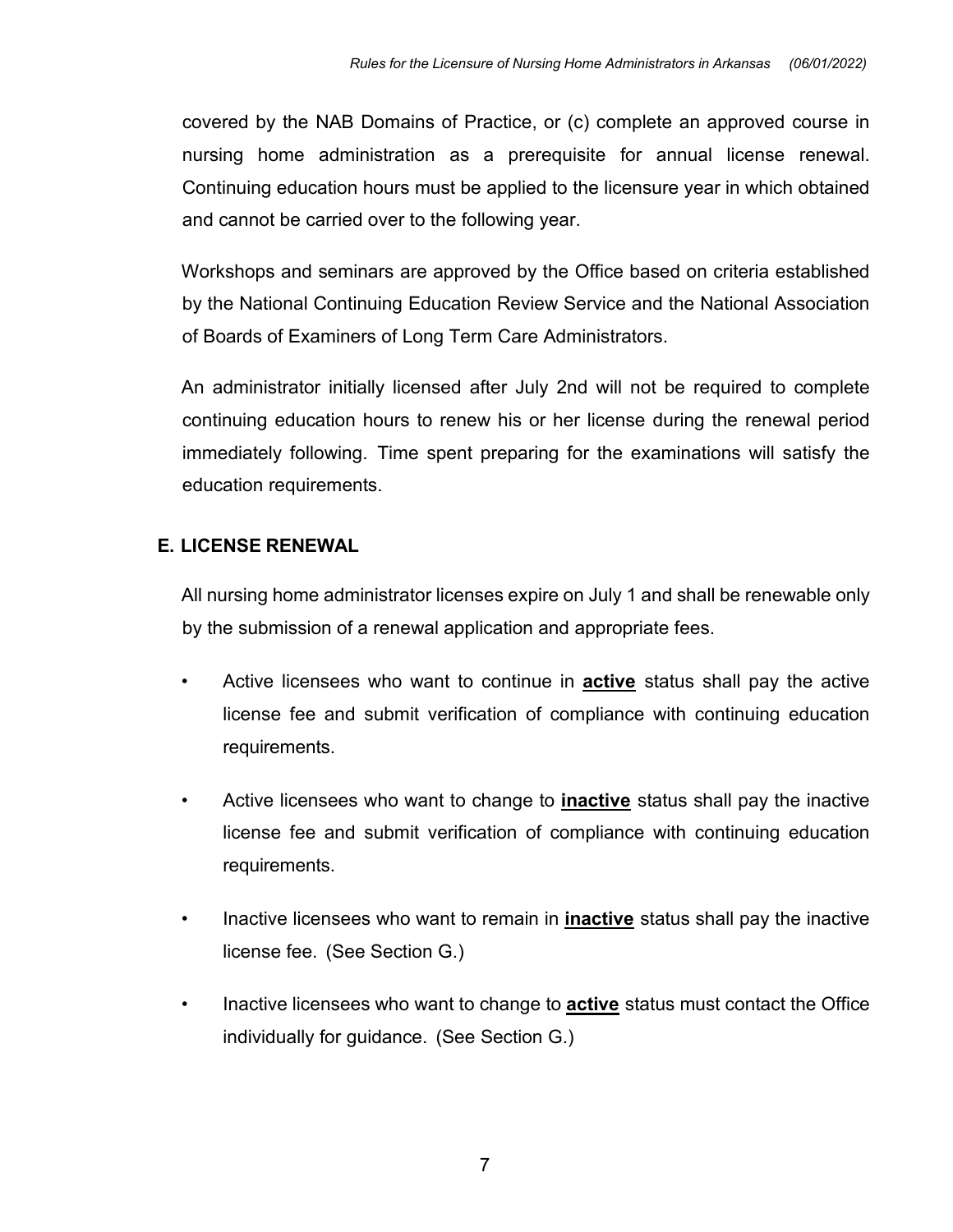Applications for annual license renewal shall be post-marked no later than July 1st. Should the renewal be postmarked July 2nd or later, the licensee must pay a designated late charge. Any license not renewed on or before September 1 shall expire effective September 2.

**NOTE:** Should either due date fall on a Saturday, Sunday, State of Arkansas holiday or federal holiday, the due date shall be the following business day.

A licensee must notify the Office immediately of changes in address, in employment, or in any other pertinent information to insure that renewal forms and other correspondence will reach the licensee in a timely manner. Non-receipt of renewal forms by the licensee, regardless of the reason, may result in non-renewal of an administrator's license. Responsibility for renewal rests with the licensee and the Office assumes no liability. An applicant who has not received renewal forms by June 1 of each year should contact the Office.

#### **F. RECIPROCITY**

Applicants who are currently licensed in another state and wish to be licensed in Arkansas may be eligible for reciprocity. Reciprocal licensure eliminates the need to retake and pass the NAB/national examination. To qualify for reciprocity, the applicant must meet the same licensure standards required for new applicants. Additionally, the applicant must:

- 1. Be in good standing in other states where licensed; and
- 2. Must pass the Arkansas licensure examination.

Certification by the American College of Health Care Administrators will also be considered as a method of qualifying for reciprocity.

A temporary license may be requested by applicants licensed in other states who desire immediate employment in Arkansas but who need time to prepare for the Arkansas licensure examination. Applicants who satisfy F.1. above may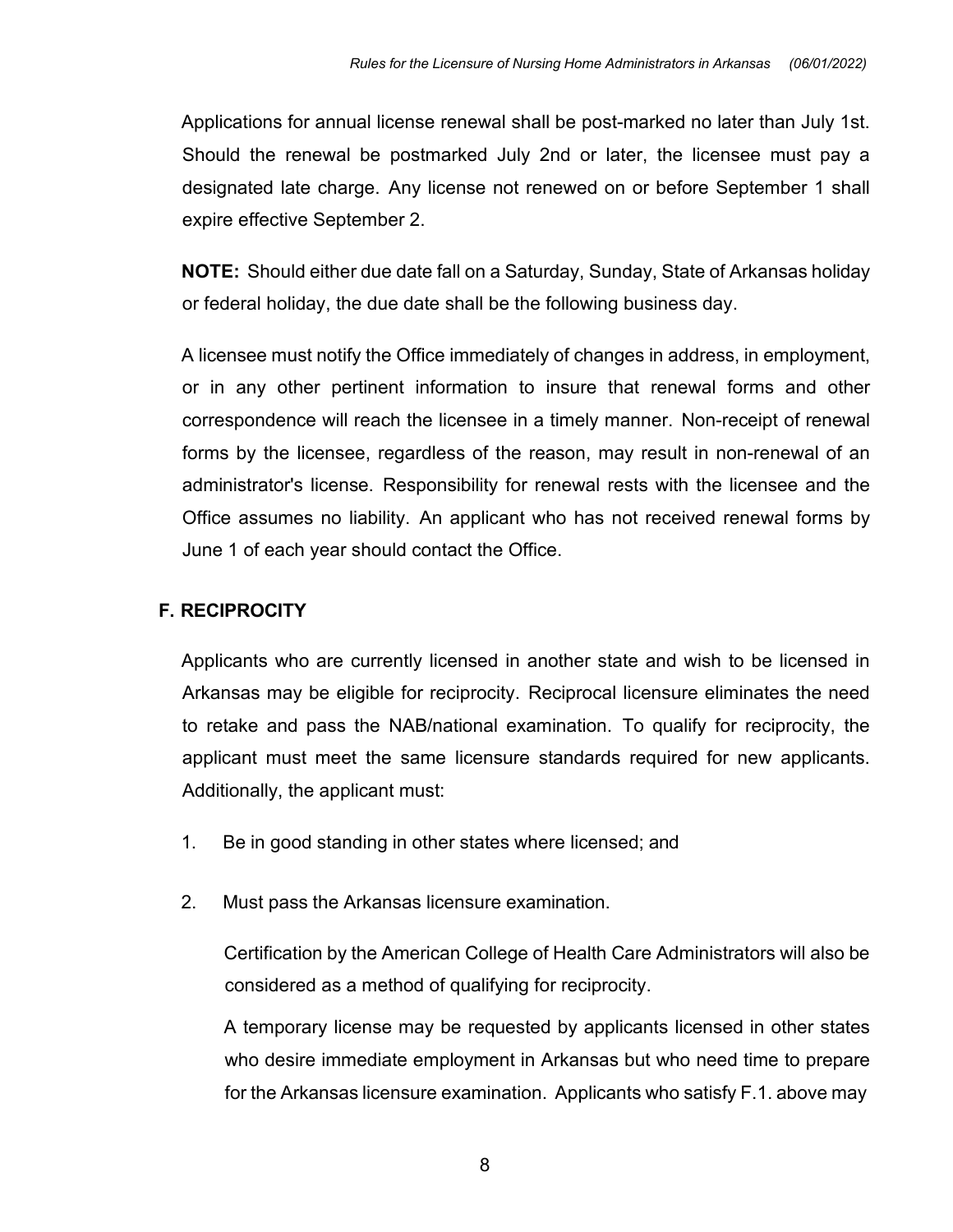request in writing this temporary, nonrenewable license for a period not to exceed 120 days. There is a fee for temporary licensure.

#### **G. INACTIVE ADMINISTRATORS**

A licensed administrator who is not administering or managing a nursing home and who does not wish to maintain an active license may keep his or her administrator's license current by completing the renewal application section entitled, "Inactive Administrators", and by submission of the required inactive license fee.

Effective July 1, 1998, an inactive license will be granted for no more than two consecutive licensure years during which time continuing education hours will not be required. During the third inactive licensure year, the administrator must either complete twenty hours of continuing education or complete an approved course of study on current federal regulations governing the operation of nursing homes and submit documentation with his or her renewal form. The license will automatically expire after three years of inactive status unless such training is completed.

If an inactive administrator chooses to reactivate his or her license, he or she must notify the Office. An administrator who holds an inactive license on the effective date of these rules must either a) activate his or her license by July 2, 1998 OR b) meet the qualifications required for new applicants for licensure at the time active status is desired. Reexamination would not be required. The required number of continuing education hours must be obtained prior to reactivation. Failure to notify the Office or to obtain the required continuing education could result in disciplinary action.

#### **H. DISCIPLINARY PROCEEDINGS**

The Office may refuse to issue or renew an administrator's license or may take other disciplinary action against a nursing home administrator who fails to perform his or her duties adequately. Inadequate performance which may lead to the imposition of disciplinary actions include, but are not limited to, the following areas:

9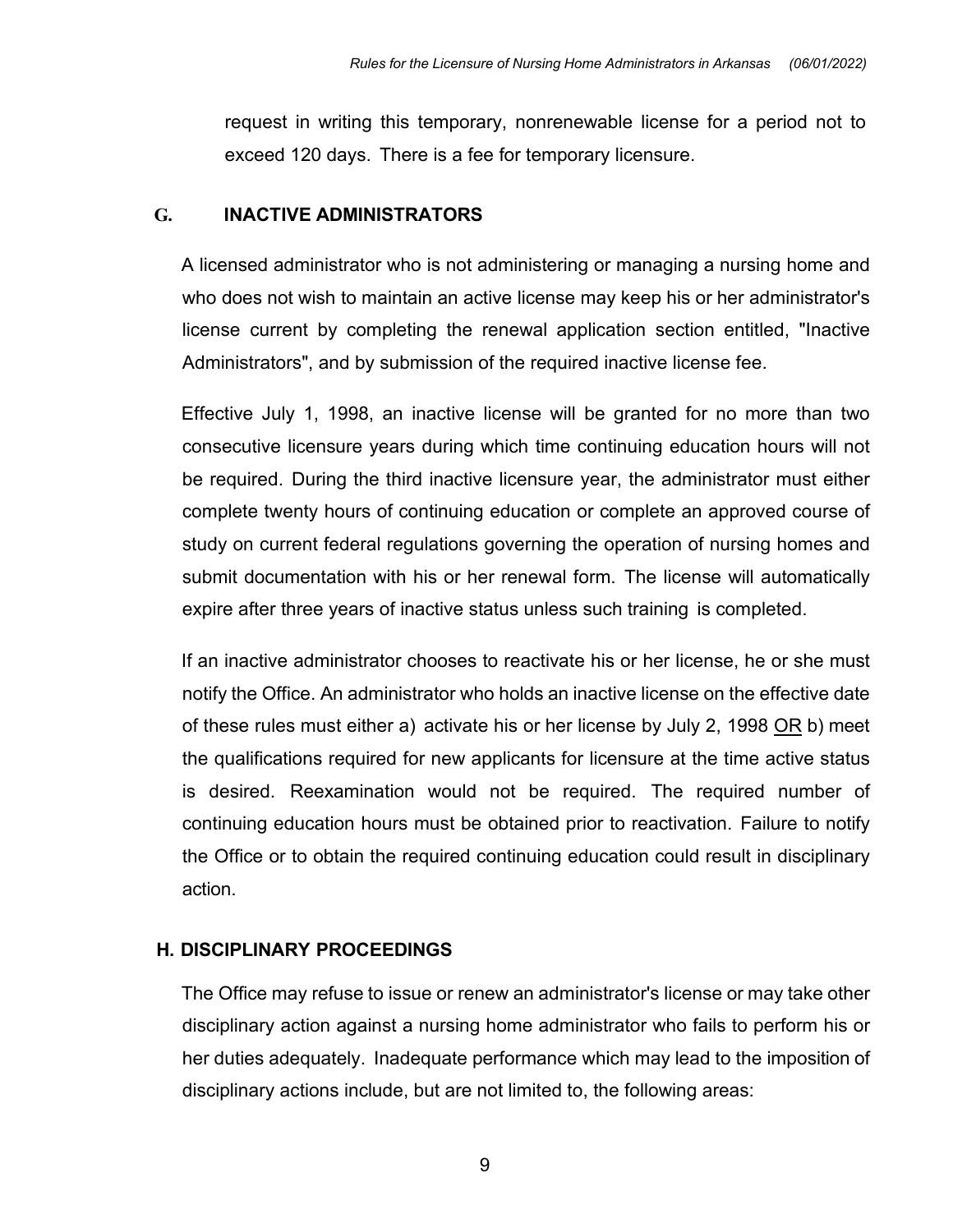- 1. During the time that the administrator was employed by the facility, the facility was subjected to:
	- a. Involuntary closure and transfer of residents;
	- b. Appointment of a temporary manager or receiver;
	- c. A determination of immediate jeopardy to the health and safety of any resident;
	- d. Civil Money Penalties based on annual or complaint surveys;
	- e. Termination from the Medicare or Medicaid programs;
	- f. An extended or partial extended survey resulting in a determination of substandard quality of care; or
	- g. Denial of payments for new admissions or denial of all payments.
- 2. Conviction or finding against the administrator of the below listed. For purposes of this subsection, a conviction or finding against the administrator concerning any facility or resident, past or current, can form the basis of disciplinary action:
	- a. Fraud in the operation of any facility;
	- b. Misappropriation or embezzlement of funds from any facility or resident;
	- c. Abuse or neglect of any resident;
	- d. Purposeful failure to report abuse or neglect of any resident or misappropriation of any resident's property;
	- e. Any criminal offense conviction related to the abuse of endangered adults or children;
	- f. Failure to protect any resident's rights.
- 3. Failure to meet licensure renewal requirements or to participate in required continuing education.

Disciplinary action may include but is not limited to:

1. Letter of concern/reprimand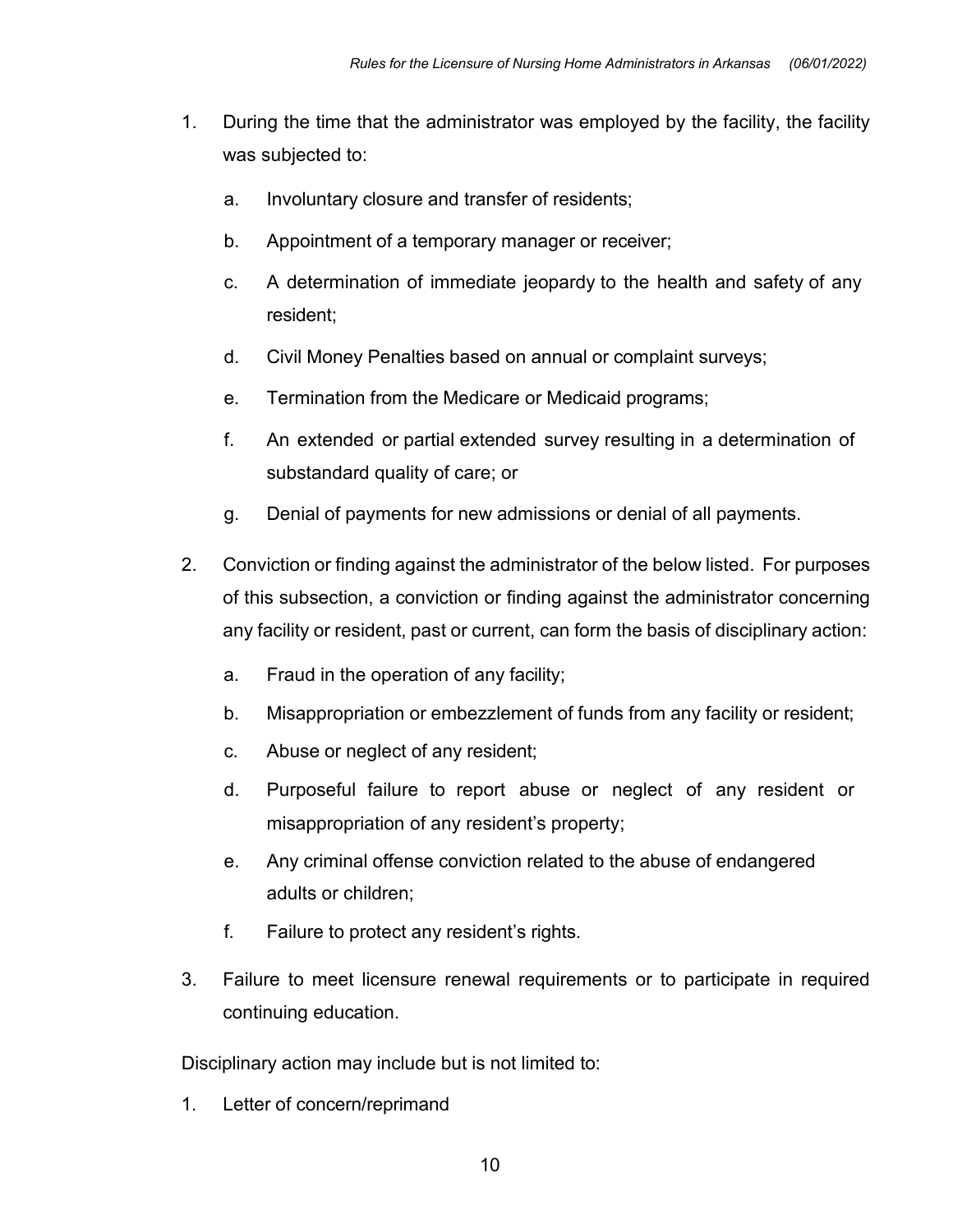- 2. Directed inservice training/plan of correction
- 3. Probation
- 4. Suspension of license
- 5. Revocation of license

#### **I. APPEALS**

Disciplinary actions by the Office which result in suspension or revocation of an administrator's license may be appealed for hearing before the Board. Rules for appeals before the Board are available from the Office.

#### **J. PENALTIES**

It shall be unlawful for any person to act or serve in the capacity of nursing home administrator in this State unless such person has been licensed to do so. Any person who violates this requirement shall be guilty of a misdemeanor and upon conviction thereof shall be subject to a fine of not less than one hundred dollars (\$100.00) nor more than one thousand dollars (\$1000.00) or imprisonment for not less than ten (10) days nor more than ninety (90) days or both such fine and imprisonment.

## Section IV - Severability

If any provisions of these Rules, or the application thereof to any person or circumstance is held invalid, such invalidity shall not affect other provisions or application of these Rules which can be given effect without the invalid provisions or applications, and to this end the provisions hereof are declared to be severable.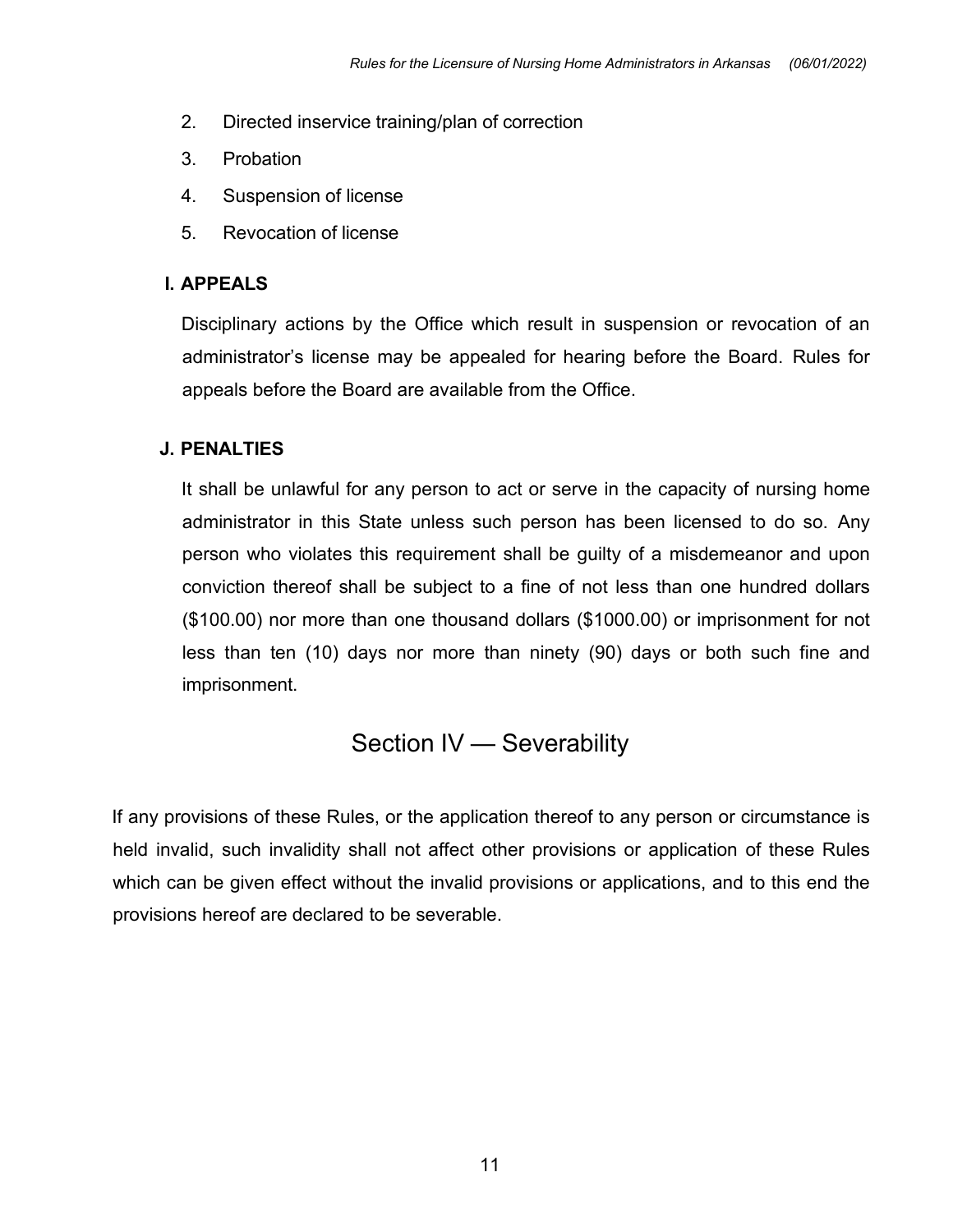**Attachment A** 

**Code of Ethics**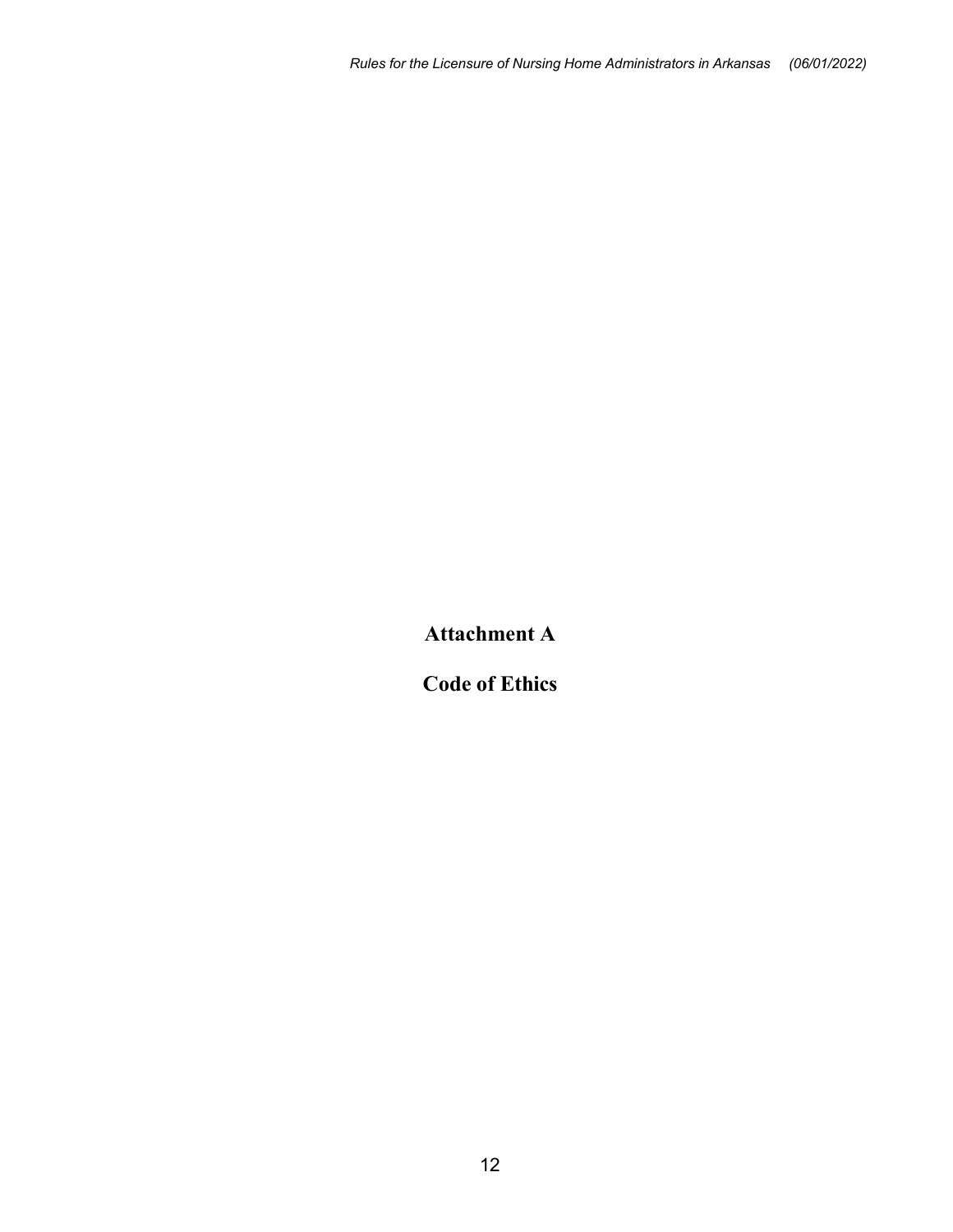PREAMBLE: The preservation of the highest standards of integrity and ethical principals specifically proscribed by the code, but also conduct that is inconsistent with its spirit is<br>vital to the successful discharge of the *health care administrators. This Code of Ethics has been promulgated by the American* College of Health Care Administrators (ACHCA) in an effort to stress the fundamental practices. Recognizing that the ultimate responsibility for applying standards and ethics<br>rules considered essential to this basic purpos *seek to avid not only conduct. clear its expectation of the membership*

*vital to the successful discharge of the professional responsibilities of all long-term and purpose. Failure to specify any particular responsibility or practice in this Code of falls upon the individual, the ACHCA establishes the following Code of Ethics to make* 

**Individuals shall hold paramount the welfare of persons for whom care is provided.** *PRESCRIPTIONS: The Health Care Administrator shall:*

- Strive to provide to all those entrusted to his or her care the highest quality of appropriate services possible in light of resources or other constraints.
- Operate the facility consistent with laws, rules, and standards of practice recognized in the field of health care administration.
- Consistent with law and professional standards, protect the confidentiality of information regarding individual recipients of care.
- Perform administrative duties with the personal integrity that will earn the confidence, trust, and respect of the general public.
- Take appropriate steps to avoid discrimination on a basis of race, color, sex, religion, age, national origin, handicap, marital status, ancestry, or any

other factor that is illegally discriminatory or not related to bona fide requirements of quality care. *PROSCRIPTION: The Health Care Administrator shall not:* 

• Disclose professional or personal information regarding recipients of service to unauthorized personnel unless required by law or to protect the public welfare.

#### **Individuals shall maintain high standards of professional competence.** *PRESCRIPTIONS: The Health Care Administrator shall:*

- Possess and maintain the competencies necessary to effectively perform his or her responsibilities.
	- Practice administration in accordance with capabilities and proficiencies and, when

#### **EXPECTATION I** EXPECTATION II EXPECTATION III

appropriate, seek counsel from qualified others.

- Actively strive to enhance knowledge of and expertise in long-term care administration through continuing education and professional development. PROSCRIPTIONS: The Health care Administrator shall **not:**
- Misrepresent qualifications, education, experience, or affiliations.
- Provide services other than those for which he or she is prepared and qualified to perform.



American College of Health Care Administrators **Individuals shall strive, in all matters relating to their professional functions, to maintain**

#### **a professional posture that places paramount the interests of the facility and its residents.** *PRESCRIPTIONS: The Health Care Administrator shall:*

- Avoid partisanship and provide a forum for the fair resolution of any disputes which may arise in service delivery or facility management.
- Disclose to the governing body or other authority as may be appropriate, any actual or potential circumstance concerning him or her that might reasonably be thought to create a conflict of interest or have a substantial adverse impact on the facility or its residents. PROSCRIPTION: The Health care Administrator shall **not:**
- Participate in activities that reasonably may be thought to create a conflict of interest or have the potential to have a substantial adverse impact on the facility or its residents.